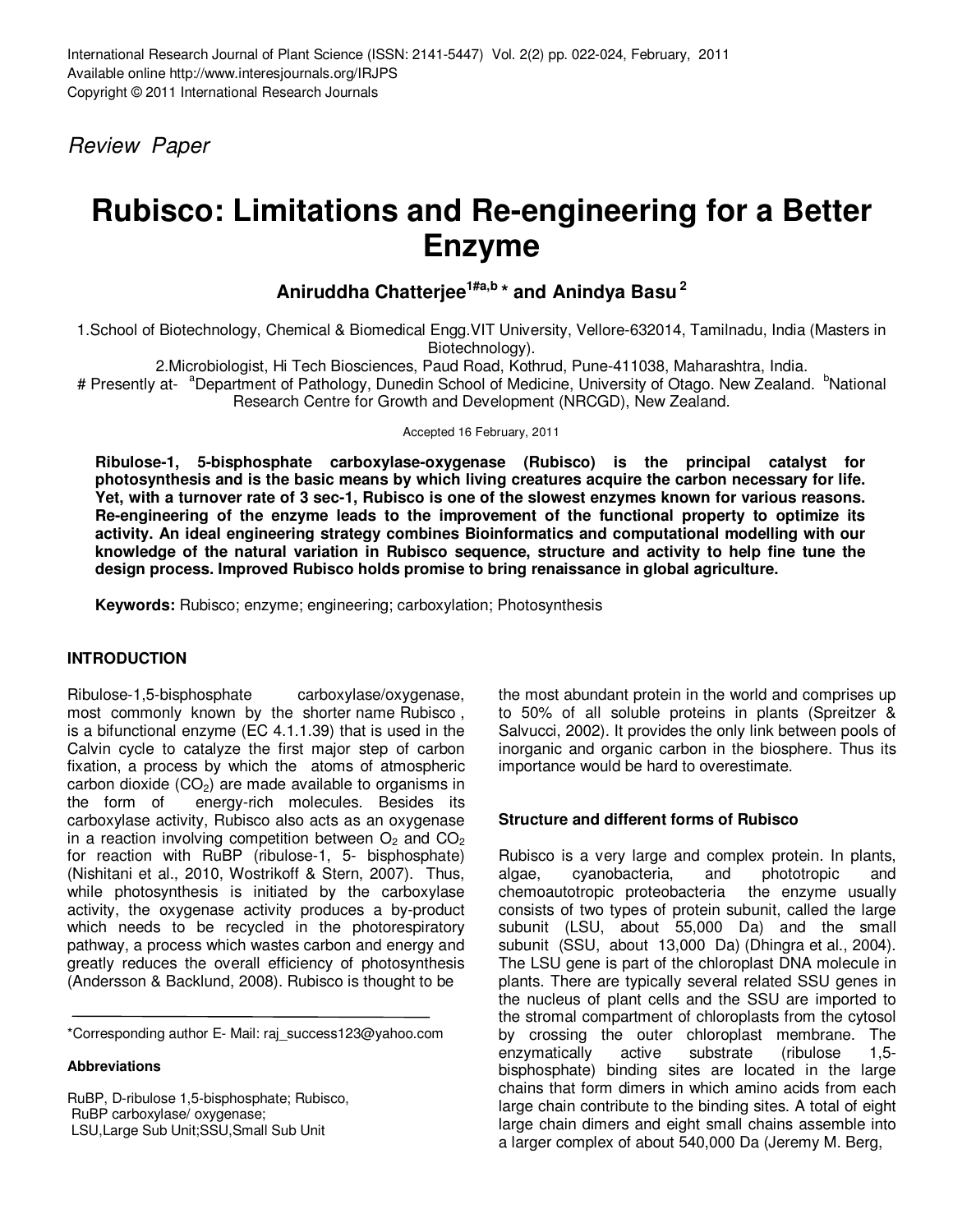2002). It has been found that (in some proteobacteria and dinoflagellates) Rubisco contain only large subunits (crystallography).

Magnesium ions  $(Mg^{2+})$  are essential for its enzymatic activity. Proper positioning of  $Mg^{2+}$  in the active site of the enzyme involves addition of an "activating" carbon dioxide molecule  $(CO<sub>2</sub>)$  to a lysine in the active site (forming a carbamate)[5]. Alkaline pH helps in the formation of the carbamate. The pH and the concentration of magnesium ions in the fluid compartment (in plants, the stroma of the chloroplast) increases in the light (Harvey Lodish, 2000).

There are four forms of ribulose 1, 5-bisphosphate carboxylase/oxygenase (Rubisco) found in nature. Forms I, II, and III catalyse the carboxylation and oxygenation of ribulose 1,5-bisphosphate, while form IV, also called the Rubisco-like protein (RLP), does not catalyse either of these reactions (Tabita et al., 2008).

#### **Rubisco's limitations**

Most enzymes typically can carry out thousands of chemical reactions each second. In contrast, RuBisCO is notoriously inefficient as a catalyst for the carboxylation of RuBP, being able to "fix" only about  $3 CO<sub>2</sub>$  molecules each second. Nevertheless, because of its extremely large concentration, under most conditions and when light is not limiting photosynthesis, the reaction of Rubisco responds positively to increasing  $CO<sub>2</sub>$ concentration. Thus, it is usually the concentration of  $CO<sub>2</sub>$ which is limiting (Nishitani et al., 2010).

# **Reasons for inefficiency**

This slow and inefficient activity of Rubisco can be attributed to several factors. First, the competitive inhibition by  $O_2$ . Second, the dead-end inhibition by RuBP. Third, inactivation by loss of carbamylation. Fourth, Rubisco's multi-step mechanism (five separate reactions catalysed in the same active site) may constitute a barrier to evolution of it carboxylase efficiency (Portis, 2003). Fifth, catalytic improvements may be limited by intrinsic chemical (energetic) constraints. Sixth, Rubisco has a very conserved active site that may be resistant to the normal evolutionary adaptation by single-step mutations. That is, it may need suitable multiple mutations to improve and because these are rare the enzyme is very slow to adapt. Seventh, during Rubisco's evolution from the first photosynthetic organism, the concentrations of  $CO<sub>2</sub>$  and  $O<sub>2</sub>$  in the atmosphere have changed very greatly from one with high  $CO<sub>2</sub>$  and low  $O<sub>2</sub>$  to one of low  $CO<sub>2</sub>$  and high  $O<sub>2</sub>$ . This makes the evolutionary adaptation of the active site to keep up with changes to minimize the oxygenase reaction and maximize the carboxylase reaction a difficult

one (Jin et al., 2004). These inadequacies make Rubisco rate limiting for photosynthesis and an obvious tempting target for investigation in order to increase agricultural productivity. The most interesting avenue to explore are the reasons which deal with possible chemical and evolutionary blocks (Tabita et al., 2007, Satagopan et al., 2009).

#### **Reengineering of Rubisco**

Application of multi-method approach has pioneered the process of reengineering Rubisco. In an innovative<br>computational approach, scientists reconsidered computational Rubisco's catalysis and discovered a novel mechanism. New roles to several active-site residues were found, which in turn were supported by existing experimental data (King et al., 1998).

These new mechanistic finding have been coupled with Rubisco sequence, x-ray structural and other experimental data using computational biology tools. These helped researchers in making rational predictions of multiple mutations expected to increase Rubisco's efficiency. The re-design strategy is based entirely on the LSU (Large Sub Unit) as it is the prime location of determining its catalytic efficiency. Predictions have been validated in experimental conditions.

Understanding evolution of Rubisco can help a great deal in re-designing of a better enzyme. Land plants have evolved under natural conditions where the availability of water and/or nitrogen often limits photosynthesis. As shown by the many studies involving  $CO<sub>2</sub>$ -enrichment, increasing the rate of carboxylation by Rubisco will increase plant yield, provided that sufficient nitrogen is available for increased protein synthesis. Improving the catalytic efficiency of Rubisco will have the same effect but require less nitrogen to implement. More detail insight<br>into Rubisco evolution holds promise for better into Rubisco evolution holds understanding its complex and multistep reaction mechanism and for understanding how to modify the properties of the active site (responsible for catalysis) by introducing mutations to give rise to better enzymatic activity. As we arrive in an era of technological advancement, the prospects for improving Rubisco are excellent (Mauser et al., 2001).

# **An ideal approach:**

An ideal approach should include doing computational<br>simulations of the two reaction (oxygenation, of the two reaction (oxygenation, carboxylation) catalysed by Rubisco in the complete environment of several representative species (green plant, red algae, cyanobacteria etc, some other species may be included to make the study a more representative one and statistically significant) to understand how evolution has adapted the reaction in distant branches of